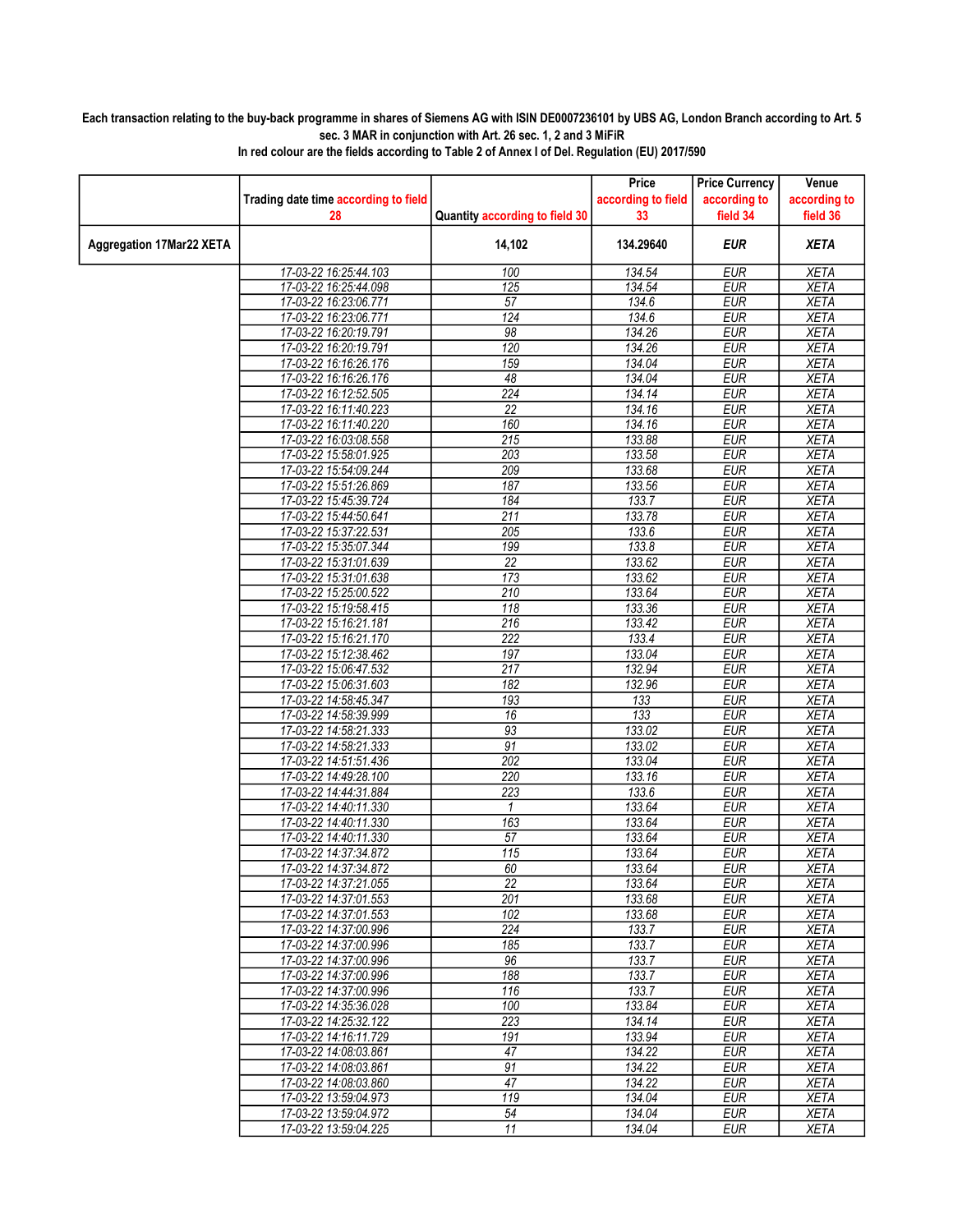| 17-03-22 13:52:44.407 | 183             | 133.7  | <b>EUR</b> | <b>XETA</b> |
|-----------------------|-----------------|--------|------------|-------------|
| 17-03-22 13:52:44.407 | 24              | 133.7  | <b>EUR</b> | <b>XETA</b> |
| 17-03-22 13:50:42.235 | 191             | 133.54 | <b>EUR</b> | <b>XETA</b> |
| 17-03-22 13:46:01.777 | 194             | 133.7  | <b>EUR</b> | <b>XETA</b> |
| 17-03-22 13:40:02.615 | 221             | 133.48 | EUR        | <b>XETA</b> |
| 17-03-22 13:32:02.336 | 162             | 133.4  | <b>EUR</b> | <b>XETA</b> |
| 17-03-22 13:32:02.336 | $\overline{48}$ | 133.4  | <b>EUR</b> | <b>XETA</b> |
| 17-03-22 13:19:55.436 | 182             | 133.38 | <b>EUR</b> | <b>XETA</b> |
| 17-03-22 13:06:47.774 | 115             | 133.66 | <b>EUR</b> | <b>XETA</b> |
| 17-03-22 13:06:47.774 | 77              | 133.66 | <b>EUR</b> | <b>XETA</b> |
| 17-03-22 13:06:41.560 | $\overline{5}$  | 133.66 | <b>EUR</b> | <b>XETA</b> |
| 17-03-22 12:49:05.030 | 216             | 133.76 | <b>EUR</b> | <b>XETA</b> |
| 17-03-22 12:33:40.449 | 9               | 133.82 | <b>EUR</b> | <b>XETA</b> |
| 17-03-22 12:33:40.449 | 176             | 133.82 | <b>EUR</b> | <b>XETA</b> |
| 17-03-22 12:18:59.809 | 204             | 134.2  | <b>EUR</b> | <b>XETA</b> |
| 17-03-22 12:02:15.470 | 205             | 134.48 | <b>EUR</b> | <b>XETA</b> |
| 17-03-22 11:44:15.550 | 163             | 134.42 | <b>EUR</b> | <b>XETA</b> |
| 17-03-22 11:44:15.550 | 61              | 134.42 | <b>EUR</b> | <b>XETA</b> |
| 17-03-22 11:29:50.086 | 151             | 134.82 | <b>EUR</b> | <b>XETA</b> |
| 17-03-22 11:29:50.080 | 46              | 134.82 | <b>EUR</b> | <b>XETA</b> |
| 17-03-22 11:12:11.274 | 211             | 135.34 | <b>EUR</b> | <b>XETA</b> |
| 17-03-22 10:55:54.286 | 181             | 135.26 | <b>EUR</b> | <b>XETA</b> |
| 17-03-22 10:42:39.555 | 190             | 134.7  | <b>EUR</b> | <b>XETA</b> |
| 17-03-22 10:27:20.215 | $\overline{31}$ | 134.74 | <b>EUR</b> | <b>XETA</b> |
| 17-03-22 10:27:20.214 | 153             | 134.74 | <b>EUR</b> | <b>XETA</b> |
| 17-03-22 10:13:46.652 | 102             | 134.12 | <b>EUR</b> | <b>XETA</b> |
| 17-03-22 10:13:46.652 | 94              | 134.12 | <b>EUR</b> | <b>XETA</b> |
| 17-03-22 10:03:42.987 | 102             | 134.6  | <b>EUR</b> | <b>XETA</b> |
| 17-03-22 10:03:42.987 | 89              | 134.6  | <b>EUR</b> | <b>XETA</b> |
| 17-03-22 09:57:54.662 | 39              | 135.76 | <b>EUR</b> | <b>XETA</b> |
| 17-03-22 09:57:54.662 | 158             | 135.76 | <b>EUR</b> | <b>XETA</b> |
| 17-03-22 09:39:36.098 | 225             | 135.18 | <b>EUR</b> | <b>XETA</b> |
| 17-03-22 09:30:05.337 | 187             | 135.9  | <b>EUR</b> | <b>XETA</b> |
| 17-03-22 09:15:18.078 | 216             | 135.3  | <b>EUR</b> | <b>XETA</b> |
| 17-03-22 09:09:29.348 | 188             | 136.36 | <b>EUR</b> | <b>XETA</b> |
| 17-03-22 08:58:48.284 | 222             | 136.62 | <b>EUR</b> | <b>XETA</b> |
| 17-03-22 08:46:57.394 | 53              | 137.08 | <b>EUR</b> | <b>XETA</b> |
| 17-03-22 08:46:57.394 | 137             | 137.08 | <b>EUR</b> | <b>XETA</b> |
| 17-03-22 08:36:56.724 | 58              | 136.74 | <b>EUR</b> | <b>XETA</b> |
| 17-03-22 08:36:56.396 | 162             | 136.74 | <b>EUR</b> | <b>XETA</b> |
| 17-03-22 08:28:46.658 | 208             | 137.34 | <b>EUR</b> | <b>XETA</b> |
| 17-03-22 08:22:05.007 | 184             | 137.68 | <b>EUR</b> | <b>XETA</b> |
| 17-03-22 08:15:51.256 | 220             | 136.8  | <b>EUR</b> | <b>XETA</b> |
| 17-03-22 08:06:34.021 | 201             | 137.22 | <b>EUR</b> | <b>XETA</b> |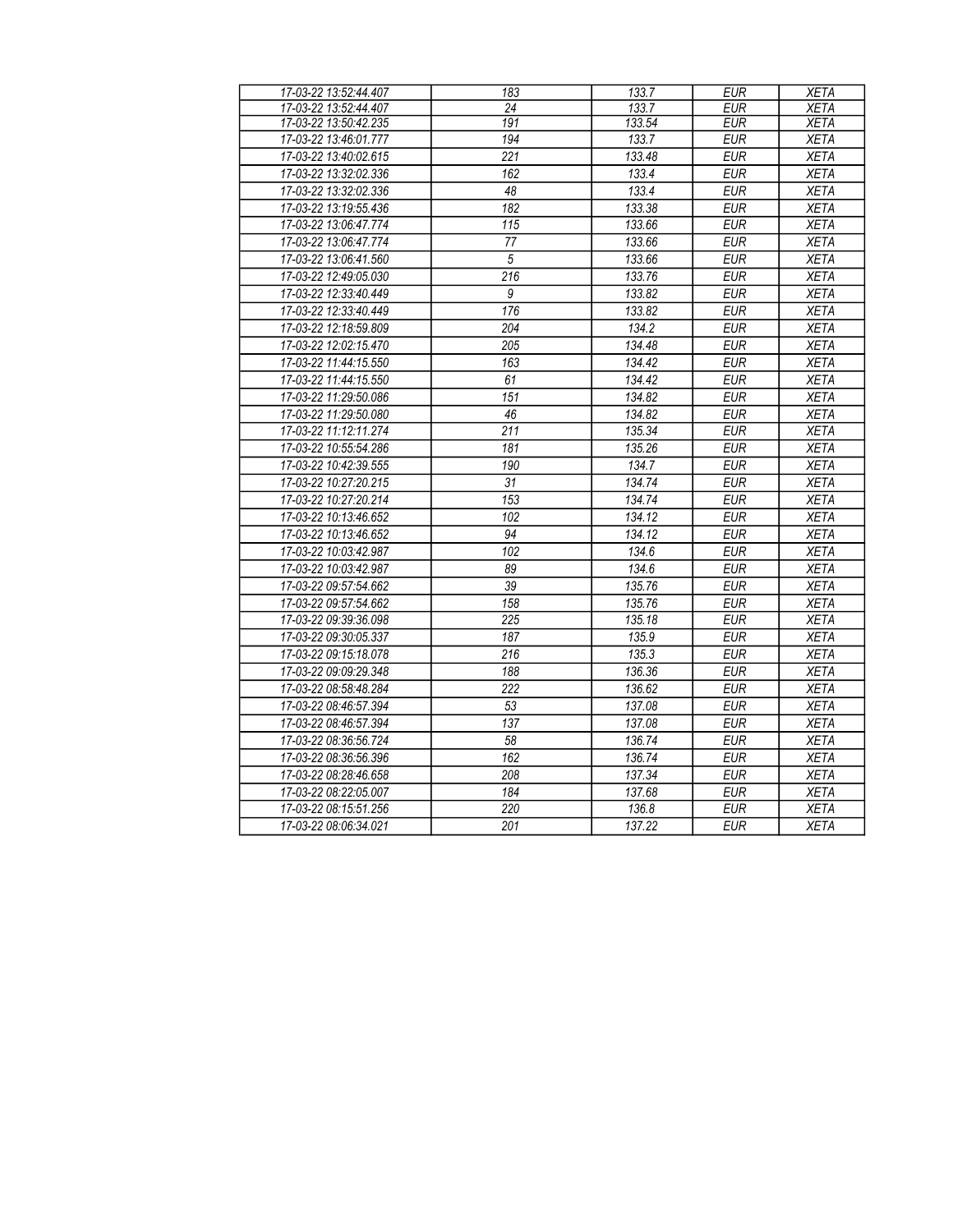## Each order relating to the buy-back programme above according to Art. 5 sec. 3 MAR in conjunction with Art. 25 sec. 1 and 2 MiFiR

In red colour are the fields according to Table 2 of the Annex of Del. Regulation (EU) 2017/580; alternatively you may report the

| Date and Time according to field 9 | <b>Segment MIC code</b><br>according to field 16 | <b>Transaction price</b><br>according to field 28 | <b>Price currency according</b><br>to field 29 | <b>Buy-sell indicator</b><br>according to field 32 |
|------------------------------------|--------------------------------------------------|---------------------------------------------------|------------------------------------------------|----------------------------------------------------|
| 17-03-22 16:25:44.103              | <b>XETA</b>                                      | 134.54                                            | <b>EUR</b>                                     | <b>BUY</b>                                         |
| 17-03-22 16:25:44.098              | <b>XETA</b>                                      | 134.54                                            | <b>EUR</b>                                     | <b>BUY</b>                                         |
| 17-03-22 16:23:06.771              | <b>XETA</b>                                      | 134.6                                             | <b>EUR</b>                                     | <b>BUY</b>                                         |
| 17-03-22 16:23:06.771              | <b>XETA</b>                                      | 134.6                                             | <b>EUR</b>                                     | <b>BUY</b>                                         |
| 17-03-22 16:20:19.791              | <b>XETA</b>                                      | 134.26                                            | <b>EUR</b>                                     | <b>BUY</b>                                         |
| 17-03-22 16:20:19.791              | <b>XETA</b>                                      | 134.26                                            | <b>EUR</b>                                     | <b>BUY</b>                                         |
| 17-03-22 16:16:26.176              | <b>XETA</b>                                      | 134.04                                            | <b>EUR</b>                                     | <b>BUY</b>                                         |
| 17-03-22 16:16:26.176              | <b>XETA</b>                                      | 134.04                                            | <b>EUR</b>                                     | <b>BUY</b>                                         |
| 17-03-22 16:12:52.505              | <b>XETA</b>                                      | 134.14                                            | <b>EUR</b>                                     | <b>BUY</b>                                         |
| 17-03-22 16:11:40.223              | <b>XETA</b>                                      | 134.16                                            | <b>EUR</b>                                     | <b>BUY</b>                                         |
| 17-03-22 16:11:40.220              | <b>XETA</b>                                      | 134.16                                            | <b>EUR</b>                                     | <b>BUY</b>                                         |
| 17-03-22 16:03:08.558              | <b>XETA</b>                                      | 133.88                                            | <b>EUR</b>                                     | <b>BUY</b>                                         |
| 17-03-22 15:58:01.925              | <b>XETA</b>                                      | 133.58                                            | <b>EUR</b>                                     | <b>BUY</b>                                         |
| 17-03-22 15:54:09.244              | <b>XETA</b>                                      | 133.68                                            | <b>EUR</b>                                     | <b>BUY</b>                                         |
| 17-03-22 15:51:26.869              | <b>XETA</b>                                      | 133.56                                            | <b>EUR</b>                                     | <b>BUY</b>                                         |
| 17-03-22 15:45:39.724              | <b>XETA</b>                                      | 133.7                                             | <b>EUR</b>                                     | <b>BUY</b>                                         |
| 17-03-22 15:44:50.641              | <b>XETA</b>                                      | 133.78                                            | <b>EUR</b>                                     | <b>BUY</b>                                         |
| 17-03-22 15:37:22.531              | <b>XETA</b>                                      | 133.6                                             | <b>EUR</b>                                     | <b>BUY</b>                                         |
| 17-03-22 15:35:07.344              | <b>XETA</b>                                      | 133.8                                             | <b>EUR</b>                                     | <b>BUY</b>                                         |
| 17-03-22 15:31:01.639              | <b>XETA</b>                                      | 133.62                                            | <b>EUR</b>                                     | <b>BUY</b>                                         |
| 17-03-22 15:31:01.638              | <b>XETA</b>                                      | 133.62                                            | <b>EUR</b>                                     | <b>BUY</b>                                         |
| 17-03-22 15:25:00.522              | <b>XETA</b>                                      | 133.64                                            | <b>EUR</b>                                     | <b>BUY</b>                                         |
| 17-03-22 15:19:58.415              | <b>XETA</b>                                      | 133.36                                            | <b>EUR</b>                                     | <b>BUY</b>                                         |
| 17-03-22 15:16:21.181              | <b>XETA</b>                                      | 133.42                                            | <b>EUR</b>                                     | <b>BUY</b>                                         |
| 17-03-22 15:16:21.170              | <b>XETA</b>                                      | 133.4                                             | <b>EUR</b>                                     | <b>BUY</b>                                         |
| 17-03-22 15:12:38.462              | <b>XETA</b>                                      | 133.04                                            | <b>EUR</b>                                     | <b>BUY</b>                                         |
| 17-03-22 15:06:47.532              | <b>XETA</b>                                      | 132.94                                            | <b>EUR</b>                                     | <b>BUY</b>                                         |
| 17-03-22 15:06:31.603              | <b>XETA</b>                                      | 132.96                                            | <b>EUR</b>                                     | <b>BUY</b>                                         |
| 17-03-22 14:58:45.347              | <b>XETA</b>                                      | 133                                               | <b>EUR</b>                                     | <b>BUY</b>                                         |
| 17-03-22 14:58:39.999              | <b>XETA</b>                                      | $\overline{133}$                                  | <b>EUR</b>                                     | <b>BUY</b>                                         |
| 17-03-22 14:58:21.333              | <b>XETA</b>                                      | 133.02                                            | <b>EUR</b>                                     | <b>BUY</b>                                         |
| 17-03-22 14:58:21.333              | <b>XETA</b>                                      | 133.02                                            | <b>EUR</b>                                     | <b>BUY</b>                                         |
| 17-03-22 14:51:51.436              | <b>XETA</b>                                      | 133.04                                            | <b>EUR</b>                                     | <b>BUY</b>                                         |
| 17-03-22 14:49:28.100              | <b>XETA</b>                                      | 133.16                                            | <b>EUR</b>                                     | <b>BUY</b>                                         |
| 17-03-22 14:44:31.884              | <b>XETA</b>                                      | 133.6                                             | <b>EUR</b>                                     | <b>BUY</b>                                         |
| 17-03-22 14:40:11.330              | <b>XETA</b>                                      | 133.64                                            | <b>EUR</b>                                     | <b>BUY</b>                                         |
| 17-03-22 14:40:11.330              | <b>XETA</b>                                      | 133.64                                            | <b>EUR</b>                                     | <b>BUY</b>                                         |
| 17-03-22 14:40:11.330              | <b>XETA</b>                                      | 133.64                                            | <b>EUR</b>                                     | <b>BUY</b>                                         |
| 17-03-22 14:37:34.872              | <b>XETA</b>                                      | 133.64                                            | <b>EUR</b>                                     | <b>BUY</b>                                         |
| 17-03-22 14:37:34.872              | <b>XETA</b>                                      | 133.64                                            | <b>EUR</b>                                     | <b>BUY</b>                                         |
| 17-03-22 14:37:21.055              | <b>XETA</b>                                      | 133.64                                            | <b>EUR</b>                                     | <b>BUY</b>                                         |
| 17-03-22 14:37:01.553              | <b>XETA</b>                                      | 133.68                                            | <b>EUR</b>                                     | <b>BUY</b>                                         |
| 17-03-22 14:37:01.553              | <b>XETA</b>                                      | 133.68                                            | <b>EUR</b>                                     | <b>BUY</b>                                         |
| 17-03-22 14:37:00.996              | <b>XETA</b>                                      | 133.7                                             | <b>EUR</b>                                     | <b>BUY</b>                                         |
| 17-03-22 14:37:00.996              | <b>XETA</b>                                      | 133.7                                             | <b>EUR</b>                                     | <b>BUY</b>                                         |
| 17-03-22 14:37:00.996              | <b>XETA</b>                                      | 133.7                                             | <b>EUR</b>                                     | <b>BUY</b>                                         |
| 17-03-22 14:37:00.996              | <b>XETA</b>                                      | 133.7                                             | <b>EUR</b>                                     | <b>BUY</b>                                         |
| 17-03-22 14:37:00.996              | <b>XETA</b>                                      | 133.7                                             | <b>EUR</b>                                     | <b>BUY</b>                                         |